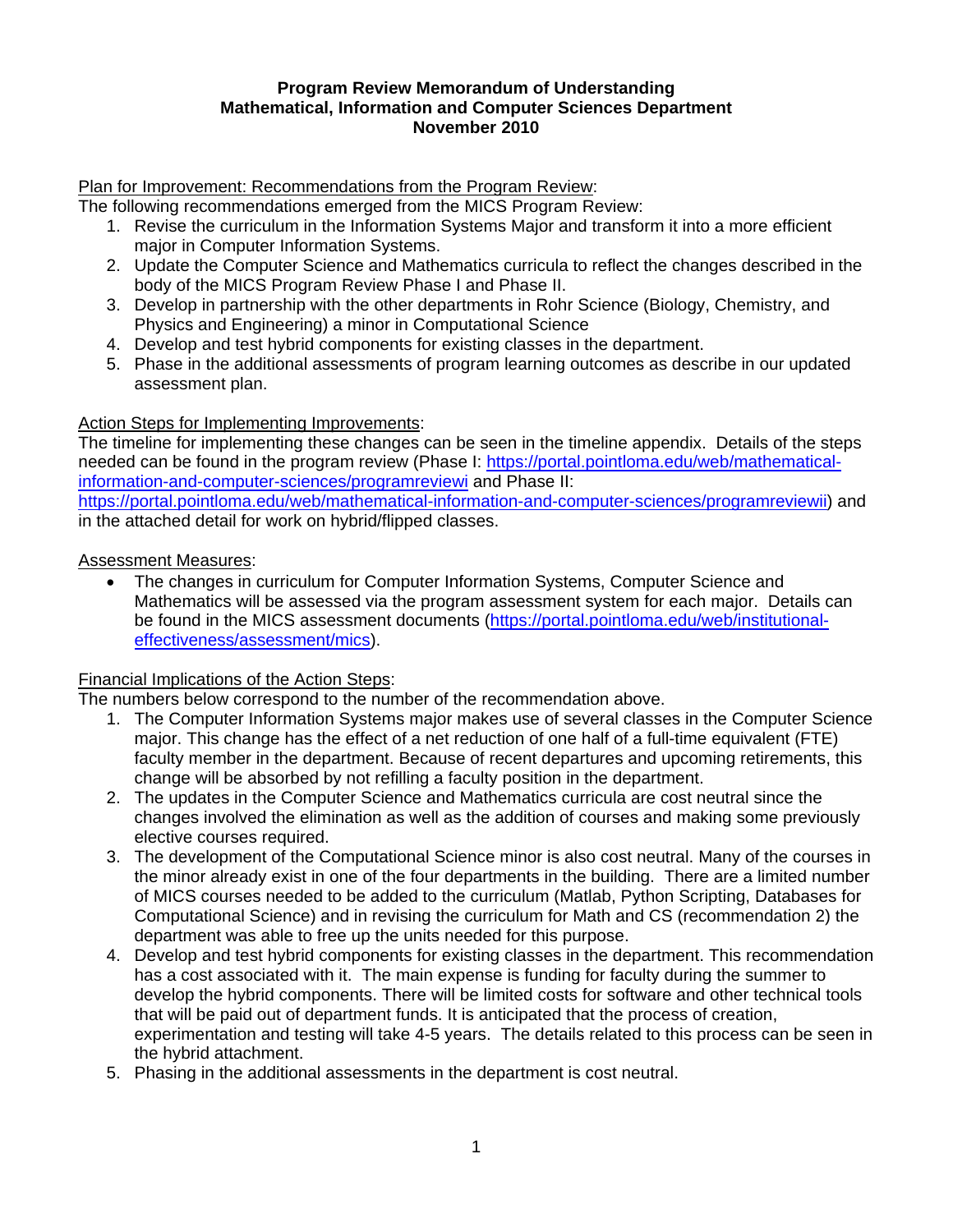The Provost and the MICS Department mutually agree to pursue these recommendations for the MICS Department. The Provost will provide material and administrative support for the actions taken as the result of the recommendations provided that the MICS Department makes satisfactory annual progress on the initiatives. MICS Department will carry out these actions and submit and annual report of progress.

 $\mathbf{I}$ 

Signed:

Ph.D., Provost Kerry Fuleher,

Chair MICS Maria Zac PK.D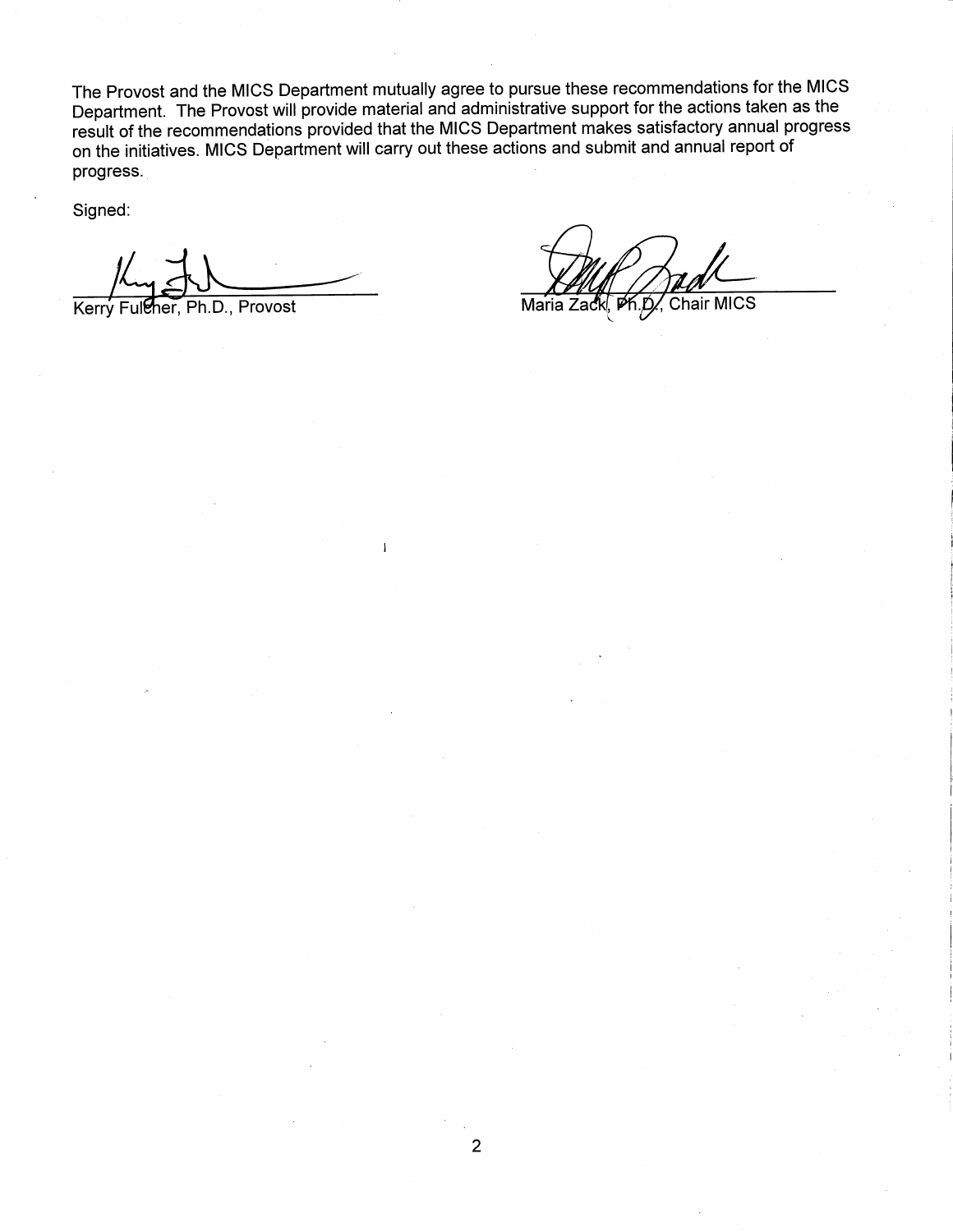|         | <b>Curriculum</b>                                                                                                                | <b>Computational Science</b>                                                                                        | <b>Assessment</b>                                                                                                                                                                                                                                       | <b>Hybrids</b>                                                                                                                                                                                                                                                                                                                                                                                     |
|---------|----------------------------------------------------------------------------------------------------------------------------------|---------------------------------------------------------------------------------------------------------------------|---------------------------------------------------------------------------------------------------------------------------------------------------------------------------------------------------------------------------------------------------------|----------------------------------------------------------------------------------------------------------------------------------------------------------------------------------------------------------------------------------------------------------------------------------------------------------------------------------------------------------------------------------------------------|
| 2010-11 | <b>Complete Program Review</b><br>$\bullet$<br>Turn in curriculum proposal<br>$\bullet$<br>to the Academic Policies<br>Committee | Discuss details of a<br>$\bullet$<br>computational science minor<br>with the other departments<br>in the building   | CSC254 Signature<br>$\bullet$<br>Assignment and Rubric<br>(develop)<br>MTH242 Signature<br>$\bullet$<br>Assignment and Rubric<br>(develop)<br>ISS424 Signature Assignment<br>$\bullet$<br>and Rubric (develop)<br><b>Annual Assessment</b><br>$\bullet$ | Summer 2011<br>Convert MTH131, MTH121,<br>$\bullet$<br>CSC133 and MTH203                                                                                                                                                                                                                                                                                                                           |
| 2011-12 | Implement curriculum with<br>$\bullet$<br>needed transitional<br>schedules for students                                          | Map out and submit needed<br>$\bullet$<br>curricular changes if the<br>computational science minor<br>is to proceed | Senior Seminar Societal Role<br>$\bullet$<br>Assignment and Rubric<br>(develop)<br>MTH382 Signature<br>$\bullet$<br>Assignment and Rubric<br>(develop)<br><b>ISS414 Signature Assignment</b><br>and Rubric (develop)<br><b>Annual Assessment</b>        | <b>Fall 2011</b><br>Trial run with MTH121 and<br>$\bullet$<br><b>CSC133</b><br>Trial run with randomized<br>treatments in MTH203<br>Spring 2012<br>Trail run with MTH131<br>Trial run with randomized<br>$\bullet$<br>treatments in MTH203<br>Summer 2012<br>Evaluate what was learned<br>$\bullet$<br>from the 2011-12 trials<br>Convert CSC181 and MTH303<br>$\bullet$                           |
| 2012-13 | Finish implementing new<br>$\bullet$<br>curriculum                                                                               | Implement new<br>$\bullet$<br>computational science minor                                                           | CSC494 Signature<br>$\bullet$<br>Assignment and Rubric<br>(develop)<br><b>Annual Assessment</b><br>$\bullet$                                                                                                                                            | <b>Fall 2012</b><br>Second trial run with MTH121<br>$\bullet$<br>and CSC133<br>Trial run with randomized<br>$\bullet$<br>treatments with CSC181 and<br><b>MTH303</b><br>Spring 2013<br>Second trial run with MTH131<br>Trial run with randomized<br>treatments with CSC181 and<br><b>MTH303</b><br>Summer 2013<br>Evaluate what was learned<br>from the 2012-13 trials<br>Adjust classes as needed |

#### **Five-Year Timeline for Recommendations**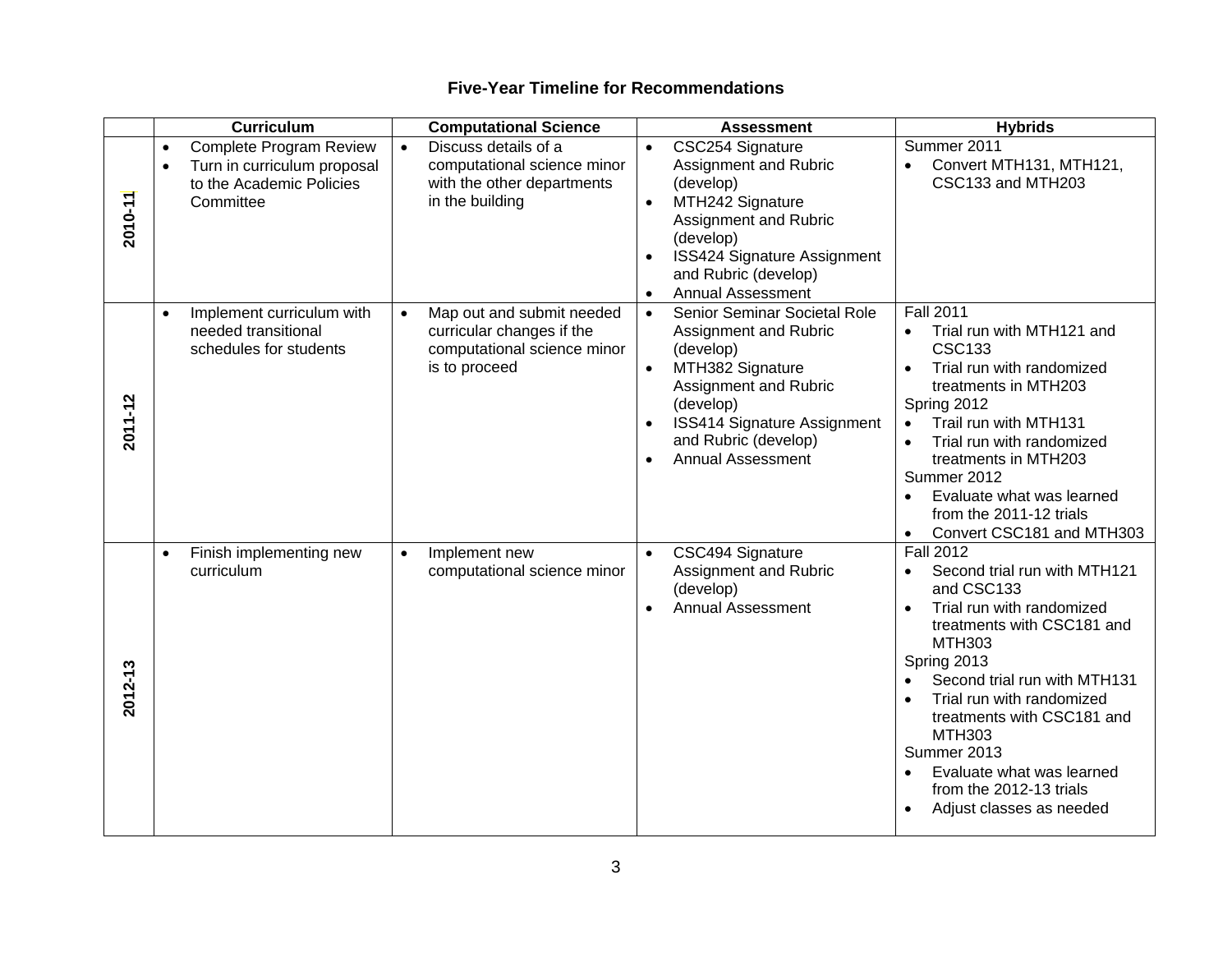|             | <b>Curriculum</b>     |           | <b>Computational Science</b>                                    |           | <b>Assessment</b> | <b>Hybrids</b>                                                                                                                                                                                                                                                                                                                                |
|-------------|-----------------------|-----------|-----------------------------------------------------------------|-----------|-------------------|-----------------------------------------------------------------------------------------------------------------------------------------------------------------------------------------------------------------------------------------------------------------------------------------------------------------------------------------------|
| 2013-1      | Assess new curriculum | $\bullet$ | Implement new<br>computational science minor                    | $\bullet$ | Annual Assessment | <b>Fall 2013</b><br>Continue gathering data in<br>CSC181, MTH121, MTH203<br>and MTH303<br>Spring 2014<br>Continue gathering data in<br>CSC181, MTH131, MTH203<br>and MTH303<br>Make determination about<br>continuing the use of hybrids<br>Write journal articles on what<br>we have learned about<br>learning outcomes with these<br>hybrid |
| ທ<br>2014-1 | Assess new curriculum | $\bullet$ | Preliminary assessment of<br>new computational science<br>minor |           | Annual Assessment | Implement decisions about the<br>continuing use of hybrids for<br>these classes                                                                                                                                                                                                                                                               |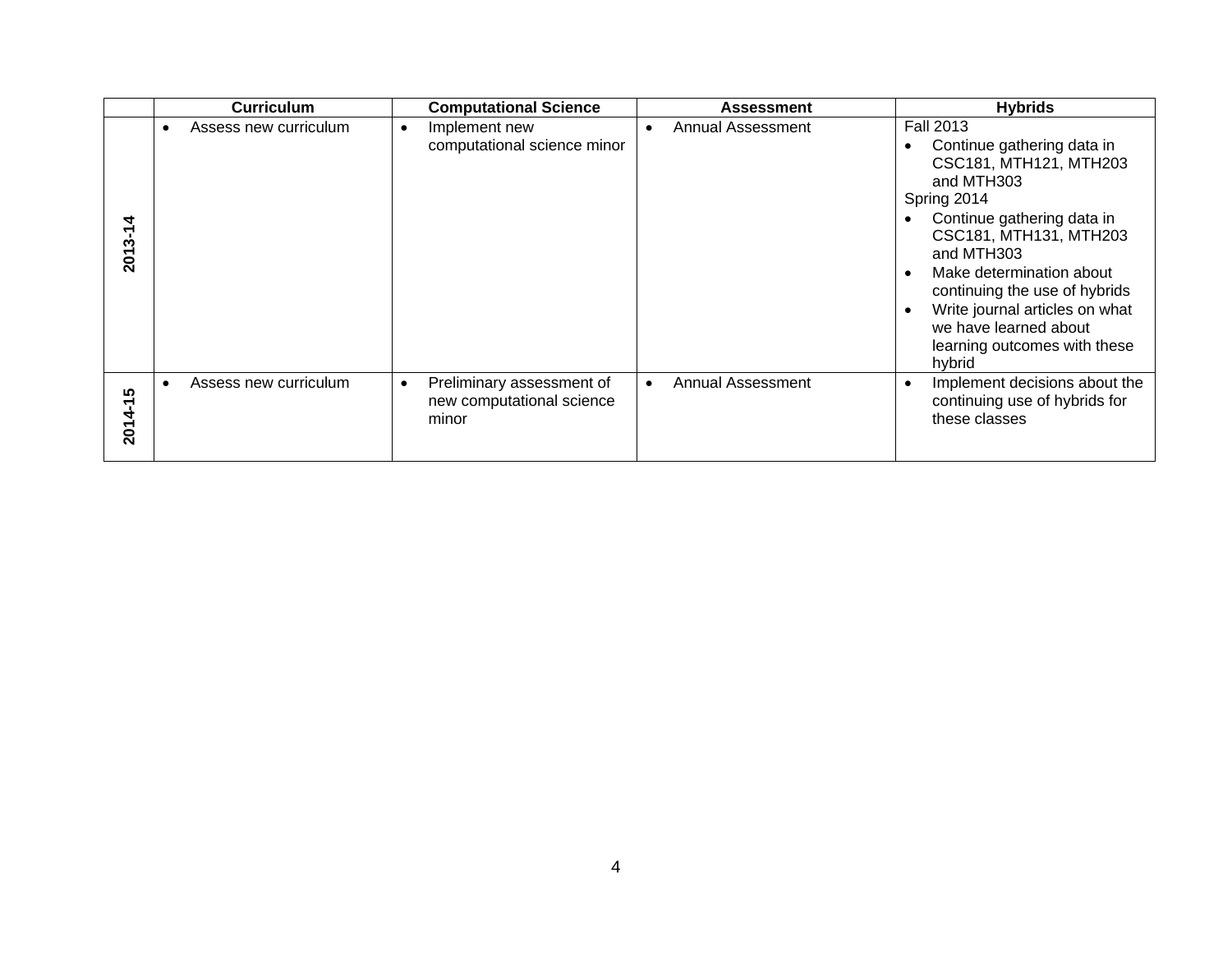# **Hybrid Scoping**

# **The Classes:**

- CSC133 Introduction to Computer Science and Information Systems (3 units taught once per year)
- CSC181 Excel (1 unit taught 5 times per year)
- MTH121 Modeling (1 unit taught once per year)
- MTH131 Calculus Lab (1 unit taught once per year)
- MTH203 Elementary Statistics (this is the "service" statistics class) (3 units taught 6-7 times per year)
- MTH303 Problem Solving (our broad general education class) (3 units taught 12 times per year)

# **Content Development Needed:**

- Laboratory content moved to hybrid for: CSC133, CSC181 and MTH131
- Information reinforcement and mastery content to hybrid for MTH203 and MTH303

As a department we have outlined the content to be moved to computer format for each course. The basic assumption is that this content will aid in "flipping" the classes, allowing more course time to be focused on problem solving. For some classes there is a significant amount of public domain content available to assist with developing the hybrid modules (CSC181 and MTH203). For others, much of the content will need to be created from scratch (CSC133, MTH121, MTH131 and MTH303).

# **Cost**

Our scoping indicates that it will take roughly one unit of work to convert partial content for each unit of the class. The one exception to this is MTH131 which may require 2 units for conversion because of some of the complexities of creating content for that particular course.

- 15-20 units of conversion work (at the summer pay cost) spread over 4 summers: \$32,000 (max)
- Additional supplies or equipment for testing interfaces: \$1,000
- Cost of analyzing data, conducting research (students): \$1,500

Total cost is a maximum of \$34,500 (assuming that adjunct pay rate remain the same).

When laboratory fees were increased, the majority of that annual fee increase was "banked" by the Provost's Office to support research and curricular development in the department. The money that accumulates each year will be sufficient to fund this work. Much of the money in fees has been collected from these particular classes and the conversion work will assist with the laboratory aspects of these classes.

## **Timeline**

Note that we anticipate the class conversions to be team projects. Multiple faculty members will be involved in the conversion of classes (many working on teams for a single class). We also need to work collaboratively as a team and with PLNU ITS to find the best technological solutions.

If we notice significant positive or negative experimental effects, we may change the time line for the randomized studies of learning outcomes.

## Summer 2011

 Convert MTH131, MTH121, CSC133 and MTH203 Fall 2011

- Trial run with MTH121 and CSC133
- Trial run with randomized treatments in MTH203